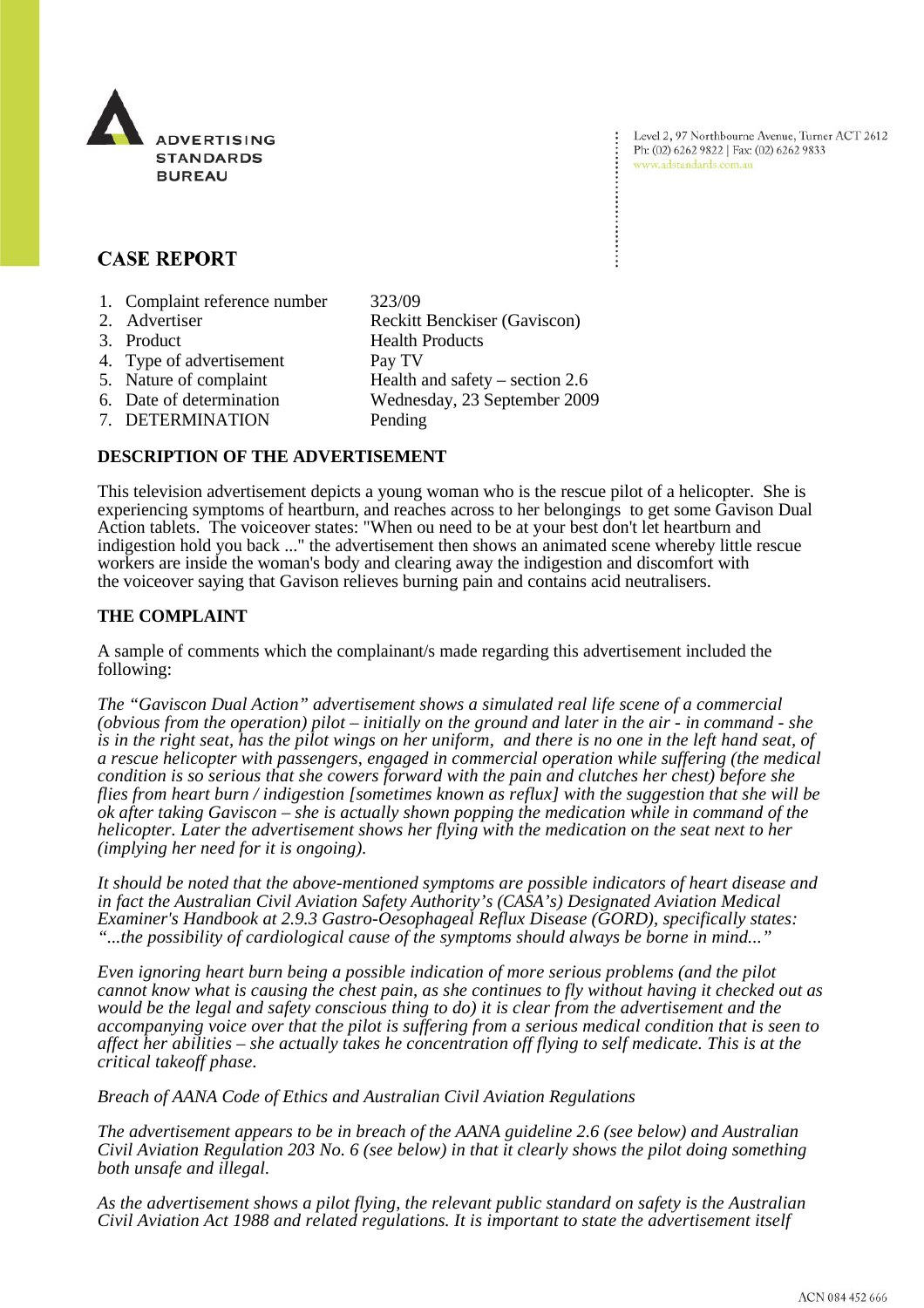*does not need to comply with aviation safety regulations but that the regulations illustrate the prevailing (and legal) safety standards relevant to flying shown in the advertisement as contemplated by the AANA Code of Ethics 2,6.*

*The regulations (see appendix below) clearly state that a pilot cannot fly if affected by a medical condition (illness) no matter how minor. This is a very different situation and cannot be compared to someone conducting another "harmless" activity e.g., going for a walk, where there are no such bans. In the case of flying the ban is through legislation (and regulations), specific and absolute – for reasons of safety.*

*The advertisement should therefore be immediately withdrawn or banned (as the BMW Z4 one was because it showed a person driving in a manner, which under the appropriate motor vehicle regulations would be illegal in Australia) as it is contrary to Australian safety standards for flying in Australia and sends an entirely wrong message to pilots, potential pilots and the public. [Note: it is not the motor vehicle regulations that are applicable here but the CASA safety regulations].*

*At its extreme the Gaviscon advertisement could lead a commercial (or private / recreational / student pilot) to fly with a medical condition that, untested or cleared by a designated medical examiner, approved by CASA (as is required by CASA regulations), could lead to heart failure with subsequent aircraft accident and substantial loss of life. Even heartburn or indigestion themselves (without any heart symptoms) could be distracting and result in an accident and loss of life.*

### *Appendix*

*AANA Code of Ethics*

*2,6 Advertising or Marketing Communications shall not depict material contrary to Prevailing Community Standards on health and safety [emphasis added].*

*Designated Aviation Medical Examiner's Handbook*

*2.9.3 Gastro-Oesophageal Reflux Disease (GORD)*

*GORD is a very common condition. GORD and Irritable Bowel Syndrome are the two most common GI diagnoses in the Australian pilot population. Underlying pathology thatis severe or progressive is unlikely. However, the possibility of cardiological cause of the symptoms should always be borne in mind, particularly where there is resistance to treatment. Where there is chest pain with uncertain aetiology, it is imperative to exclude a cardiac cause before moving to GI or other systems....*

*Civil Aviation Amendment Regulations 2003 (No. 6)*

*67.010 Definitions for this Part*

*medically significant condition includes:* 

*(a) any of the following (no matter how minor):* 

*(i) any illness or injury;* 

*(ii) any bodily infirmity, defect or incapacity;* 

*(iii) any mental infirmity, defect or incapacity;* 

*(iv) any sequela of an illness, injury, infirmity, defect or incapacity mentioned in subparagraph (i), (ii) or (iii); and* 

*(b) any abnormal psychological state; and* 

*(c) drug addiction and drug dependence; and* 

*(d) for a woman — pregnancy and the physiological and psychological consequences of pregnancy or of termination of pregnancy.*

### *67.015 Meaning of safety-relevant*

*For the purposes of this Part, a medically significant condition is safety-relevant if it reduces, or is likely to reduce, the ability of someone who has it to exercise a privilege conferred or to be conferred, or perform a duty imposed or to be imposed, by a licence that he or she holds or has applied for.*

*Subpart 67.D Responsibilities of medical certificate holders*

*(5) If the holder of a medical certificate and a licence:* 

*(a) knows that he or she has a medically significant condition; and* 

*(b) is reckless as to whether the condition has been disclosed to CASA; and* 

*(c) the condition has the result that his or her ability to do an act authorised by the licence is impaired;* 

*he or she must not do the act until a DAME certifies that the holder can safely do such acts.*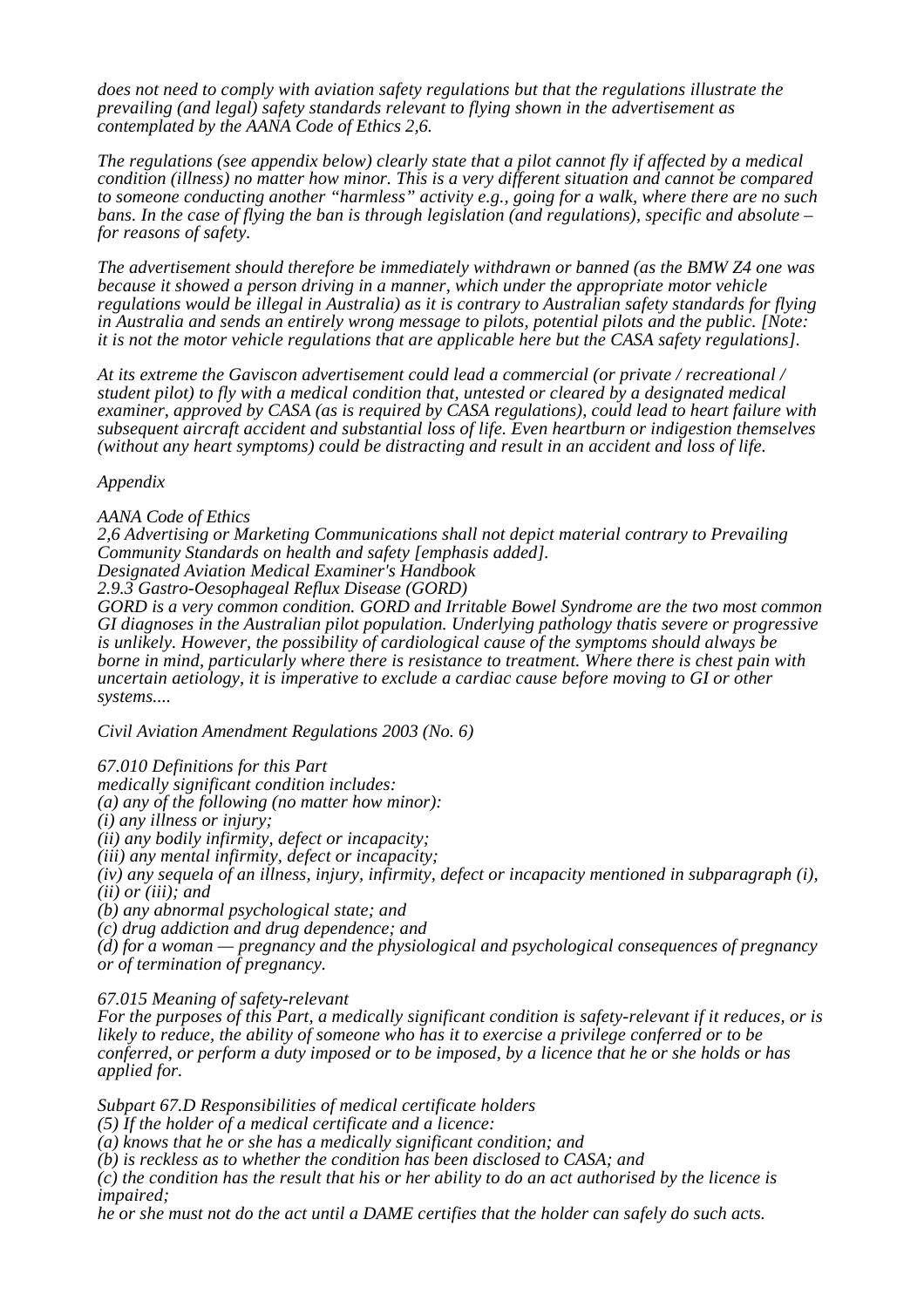#### **THE ADVERTISER'S RESPONSE**

Comments which the advertiser made in response to the complaint/s regarding this advertisement included the following:

*We have carefully reviewed the complaint concerning the Gaviscon TVC (Complaint) and make the following comments about the Complaint:*

*i. We take complaints about our advertising seriously, particularly where, as in the present case, the complainant suggests that our advertising raises issues of health and safety.*

*ii. We vigorously dispute the claims of the complainant and deny that the Gaviscon TVC breaches the AANA Advertiser Code of Ethics (Code), including in particular section 2.6. We are satisfied that the Gaviscon TVC complies with the laws applicable to advertising of therapeutic goods and the Code*

*iii. Section 2.6 of the Code states: 2.6 Advertising or Marketing Communications shall not depict material contrary to Prevailing Community Standards on health and safety.*

*iv. The questions therefore are what are the Prevailing Community Standards on health and safety in the context of the advertising of products to alleviate heartburn and indigestion and does the Gaviscon TVC depict material that is contrary to those standards?*

*v. The term "Prevailing Community Standards" is defined in the Code to mean "the community standards determined by the Advertising Standards Board as those prevailing at the relevant time, and based on research carried out on behalf of the Advertising Standards Board as it sees fit, in relation to Advertising or Marketing Communications" .*

*vi. The prevailing community standards on health and safety in the context of advertising of products to alleviate heartburn and indigestion are difficult to specify and we are not aware of any specific research the Advertising Standards Board may have conducted on this subject. However, we believe that the nature of the Gaviscon TVC is not such as to suggest something dangerous, risky, inherently unsafe or inappropriate, in terms of health and safety, to ordinary members of the community*

*vii. The Gaviscon TVC features rescues workers in a helicopter and animated fire fighters who fight heart burn and indigestion. It depicts a fictitious situation involving a helicopter pilot to make the point that "when you need to be at your best", and suffer from heart burn and indigestion, Gaviscon can help. The Gaviscon TVC makes it plain that it concerns heart burn and indigestion, not heart disease. This is plainly stated and obvious to viewers. We believe that it takes a huge leap of logic, and is unreasonable, to suggest that ordinary members*

*of the community would see the Gaviscon TVC and think that the pilot could in fact have a "cardiological" disorder and therefore the TVC is irresponsible or presents a risky or unsafe situation to viewers. The Complainant states that "it is clear from the advertisement and the accompanying voice over that the pilot is suffering from a serious medical condition that is seen to affect her abilities." In fact, as stated above, the Gaviscon TVC makes it clear that it concerns the treatment of "heartburn and indigestion". That is the premise for the TVC and equally it shows that after taking a Gaviscon tablet the helicopter pilot gains relief from heartburn and indigestion. The Gaviscon TVC is no more contrary to prevailing community*

*standards on health or safety than a TVC promoting the use of an antacid by a person with heartburn or indigestion about to drive a car, or in any other situation for that matter.*

*viii. The Complainant also states that the Gaviscon TVC appears to be in breach of the "Australian Civil Aviation Regulation 203 (sic) NO.6". However, the Code makes no provision for consideration of Civil Aviation laws of any kind and the Civil Aviation Act 1988 (Cth) makes it clear that it is "an Act to establish a Civil Aviation Safety Authority with functions relating to civil aviation." It does not govern advertising of therapeutic goods involving depictions of aircraft or fictitious pilots. These regulations would not be known to most members of the community, much less do they "illustrate the prevailing (and legal) safety standards relevant to flying shown in the advertisement. .. " As a separate matter, we believe that pilots and trainee pilots will be very familiar with their obligations under the Australian Civil Aviation laws.*